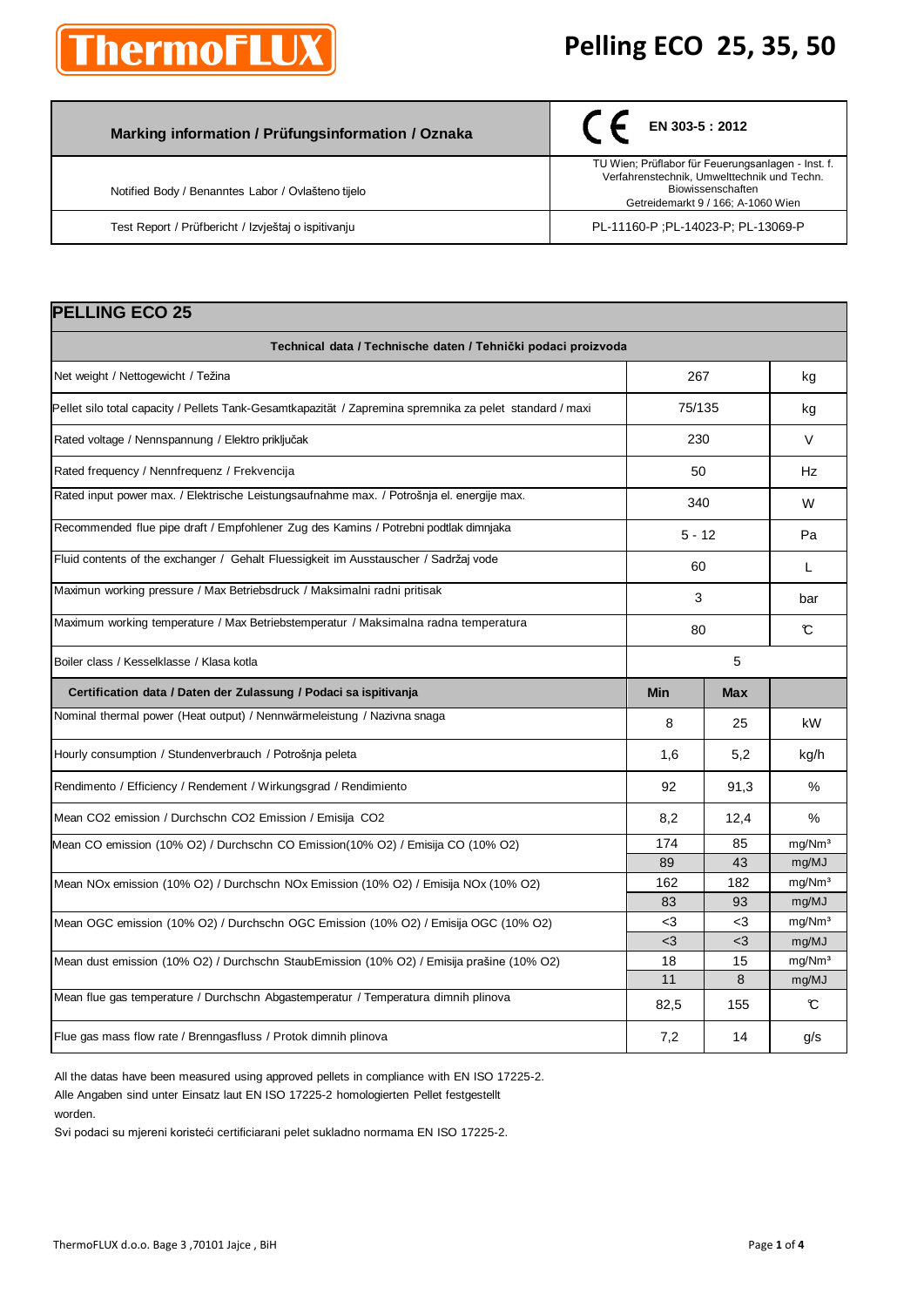### **Pelling ECO 25, 35, 50**

| THU<br>u i |  |
|------------|--|
|            |  |

| <b>PELLING ECO 35</b>                                                                                    |                   |                |        |
|----------------------------------------------------------------------------------------------------------|-------------------|----------------|--------|
| Technical data / Technische daten / Tehnički podaci proizvoda                                            |                   |                |        |
| Net weight / Nettogewicht / Težina                                                                       | 348               |                | kg     |
| Pellet silo total capacity / Pellets Tank-Gesamtkapazität / Zapremina spremnika za pelet standard / maxi | 95/151            |                | kg     |
| Rated voltage / Nennspannung / Elektro priključak                                                        | 230               |                | $\vee$ |
| Rated frequency / Nennfrequenz / Frekvencija                                                             | 50                |                | Hz     |
| Rated input power max. / Elektrische Leistungsaufnahme max. / Potrošnja el. energije max.                | 420               |                | W      |
| Recommended flue pipe draft / Empfohlener Zug des Kamins / Potrebni podtlak dimnjaka                     | $5 - 12$          |                | Pa     |
| Fluid contents of the exchanger / Gehalt Fluessigkeit im Ausstauscher / Sadržaj vode                     | 90                |                | L      |
| Maximun working pressure / Max Betriebsdruck / Maksimalni radni pritisak                                 | 3                 |                | bar    |
| Maximum working temperature / Max Betriebstemperatur / Maksimalna radna temperatura                      | 80                |                | C      |
| Boiler class / Kesselklasse / Klasa kotla                                                                | 5                 |                |        |
| Certification data / Daten der Zulassung / Podaci sa ispitivanja                                         | <b>Min</b>        | <b>Max</b>     |        |
| Nominal thermal power (Heat output) / Nennwärmeleistung / Nazivna snaga                                  | 11,7              | 35             | kW     |
| Hourly consumption / Stundenverbrauch / Potrošnja peleta                                                 | 2,3               | 6,7            | kg/h   |
| Rendimento / Efficiency / Rendement / Wirkungsgrad / Rendimiento                                         | 91,5              | 91             | $\%$   |
| Mean CO2 emission / Durchschn CO2 Emission / Emisija CO2                                                 | 8,2               | 12,4           | $\%$   |
| Mean CO emission (10% O2) / Durchschn CO Emission(10% O2) / Emisija CO (10% O2)                          | 302               | 80             | mg/Nm  |
|                                                                                                          | 146               | 39             | mg/MJ  |
| Mean NOx emission (10% O2) / Durchschn NOx Emission (10% O2) / Emisija NOx (10% O2)                      | 146               | 176            | mg/Nm  |
|                                                                                                          | 72                | 87             | mg/MJ  |
| Mean OGC emission (10% O2) / Durchschn OGC Emission (10% O2) / Emisija OGC (10% O2)                      | 6                 | $3$            | mg/Nm  |
|                                                                                                          | $\overline{4}$    | $3$            | mg/MJ  |
| Mean dust emission (10% O2) / Durchschn StaubEmission (10% O2) / Emisija prašine (10% O2)                | 23                | 14             | mg/Nm  |
|                                                                                                          | $12 \overline{ }$ | $\overline{7}$ | mg/MJ  |
| Mean flue gas temperature / Durchschn Abgastemperatur / Temperatura dimnih plinova                       | 87                | 145            | C      |
| Flue gas mass flow rate / Brenngasfluss / Protok dimnih plinova                                          | 11                | 22             | g/s    |

All the datas have been measured using approved pellets in compliance with EN ISO 17225-2. Alle Angaben sind unter Einsatz laut EN ISO 17225-2 homologierten Pellet festgestellt worden.

Svi podaci su mjereni koristeći certificiarani pelet sukladno normama EN ISO 17225-2.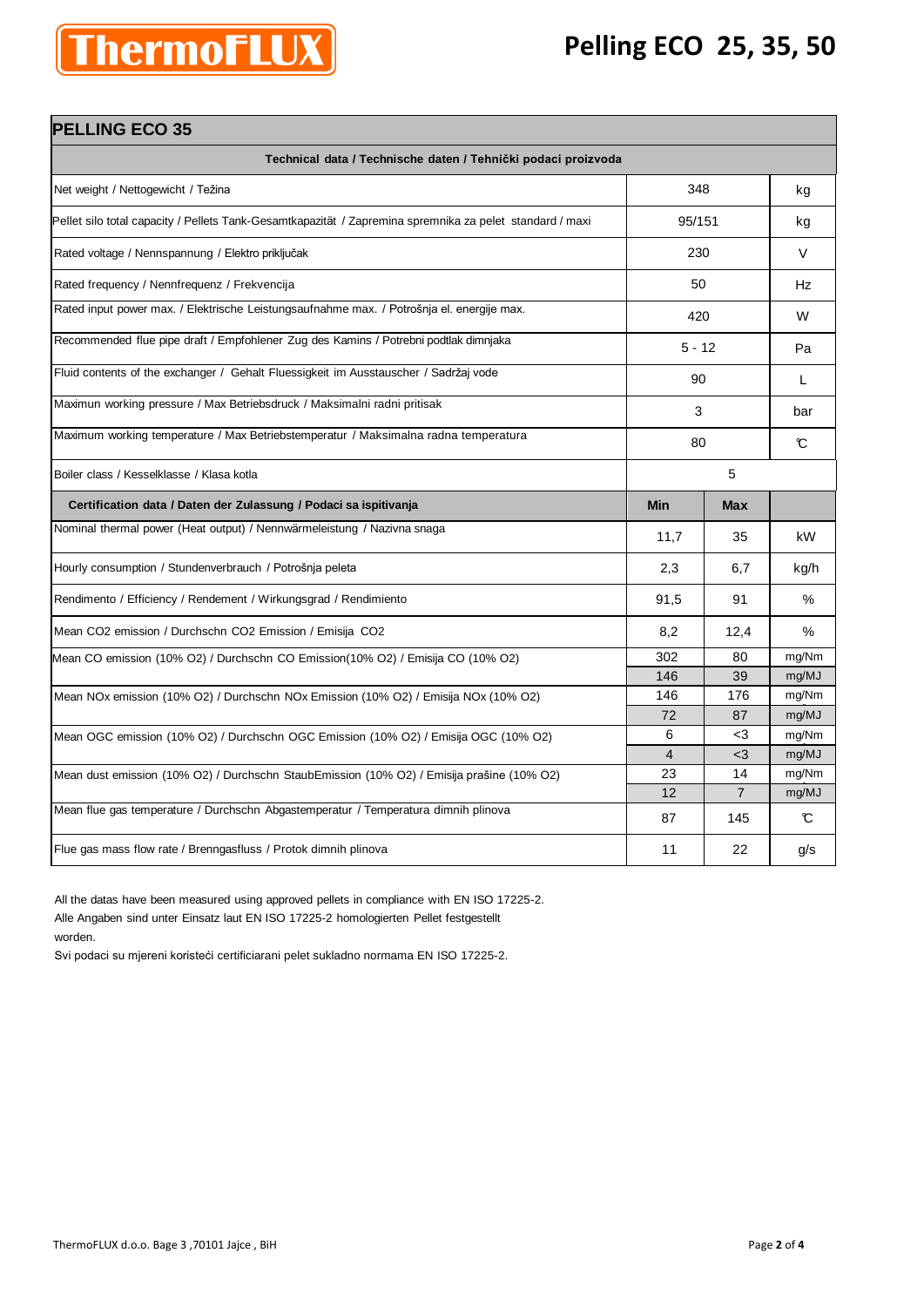#### **Pelling ECO 25, 35, 50**



| <b>PELLING ECO 50</b>                                                                                    |            |                |       |
|----------------------------------------------------------------------------------------------------------|------------|----------------|-------|
| Technical data / Technische daten / Tehnički podaci proizvoda                                            |            |                |       |
| Net weight / Nettogewicht / Težina                                                                       | 392        |                | kg    |
| Pellet silo total capacity / Pellets Tank-Gesamtkapazität / Zapremina spremnika za pelet standard / maxi | 110/185    |                | kg    |
| Rated voltage / Nennspannung / Elektro priključak                                                        | 230        |                | V     |
| Rated frequency / Nennfrequenz / Frekvencija                                                             | 50         |                | Hz    |
| Rated input power max. / Elektrische Leistungsaufnahme max. / Potrošnja el. energije max.                | 420        |                | W     |
| Recommended flue pipe draft / Empfohlener Zug des Kamins / Potrebni podtlak dimnjaka                     | $5 - 12$   |                | Pa    |
| Fluid contents of the exchanger / Gehalt Fluessigkeit im Ausstauscher / Sadržaj vode                     | 120        |                | L     |
| Maximun working pressure / Max Betriebsdruck / Maksimalni radni pritisak                                 | 3          |                | bar   |
| Maximum working temperature / Max Betriebstemperatur / Maksimalna radna temperatura                      | 80         |                | C     |
| Boiler class / Kesselklasse / Klasa kotla                                                                | 5          |                |       |
| Certification data / Daten der Zulassung / Podaci sa ispitivanja                                         | <b>Min</b> | Max            |       |
| Nominal thermal power (Heat output) / Nennwärmeleistung / Nazivna snaga                                  | 15,7       | 47             | kW    |
| Hourly consumption / Stundenverbrauch / Potrošnja peleta                                                 | 3,5        | 11,1           | kg/h  |
| Rendimento / Efficiency / Rendement / Wirkungsgrad / Rendimiento                                         | 91         | 90,7           | $\%$  |
| Mean CO2 emission / Durchschn CO2 Emission / Emisija CO2                                                 | 8,2        | 12,4           | $\%$  |
| Mean CO emission (10% O2) / Durchschn CO Emission(10% O2) / Emisija CO (10% O2)                          | 431        | 74             | mg/Nm |
|                                                                                                          | 203        | 35             | mg/MJ |
| Mean NOx emission (10% O2) / Durchschn NOx Emission (10% O2) / Emisija NOx (10% O2)                      | 129        | 169            | mg/Nm |
|                                                                                                          | 61         | 80             | mg/MJ |
| Mean OGC emission (10% O2) / Durchschn OGC Emission (10% O2) / Emisija OGC (10% O2)                      | 10         | $<$ 3          | mg/Nm |
|                                                                                                          | 6          | $3$            | mg/MJ |
| Mean dust emission (10% O2) / Durchschn StaubEmission (10% O2) / Emisija prašine (10% O2)                | 23         | 14             | mg/Nm |
|                                                                                                          | 11         | $\overline{7}$ | mg/MJ |
| Mean flue gas temperature / Durchschn Abgastemperatur / Temperatura dimnih plinova                       | 90         | 141            | °C    |
| Flue gas mass flow rate / Brenngasfluss / Protok dimnih plinova                                          | 15         | 30             | g/s   |

All the datas have been measured using approved pellets in compliance with EN ISO 17225-2. Alle Angaben sind unter Einsatz laut EN ISO 17225-2 homologierten Pellet festgestellt worden.

Svi podaci su mjereni koristeći certificiarani pelet sukladno normama EN ISO 17225-2.